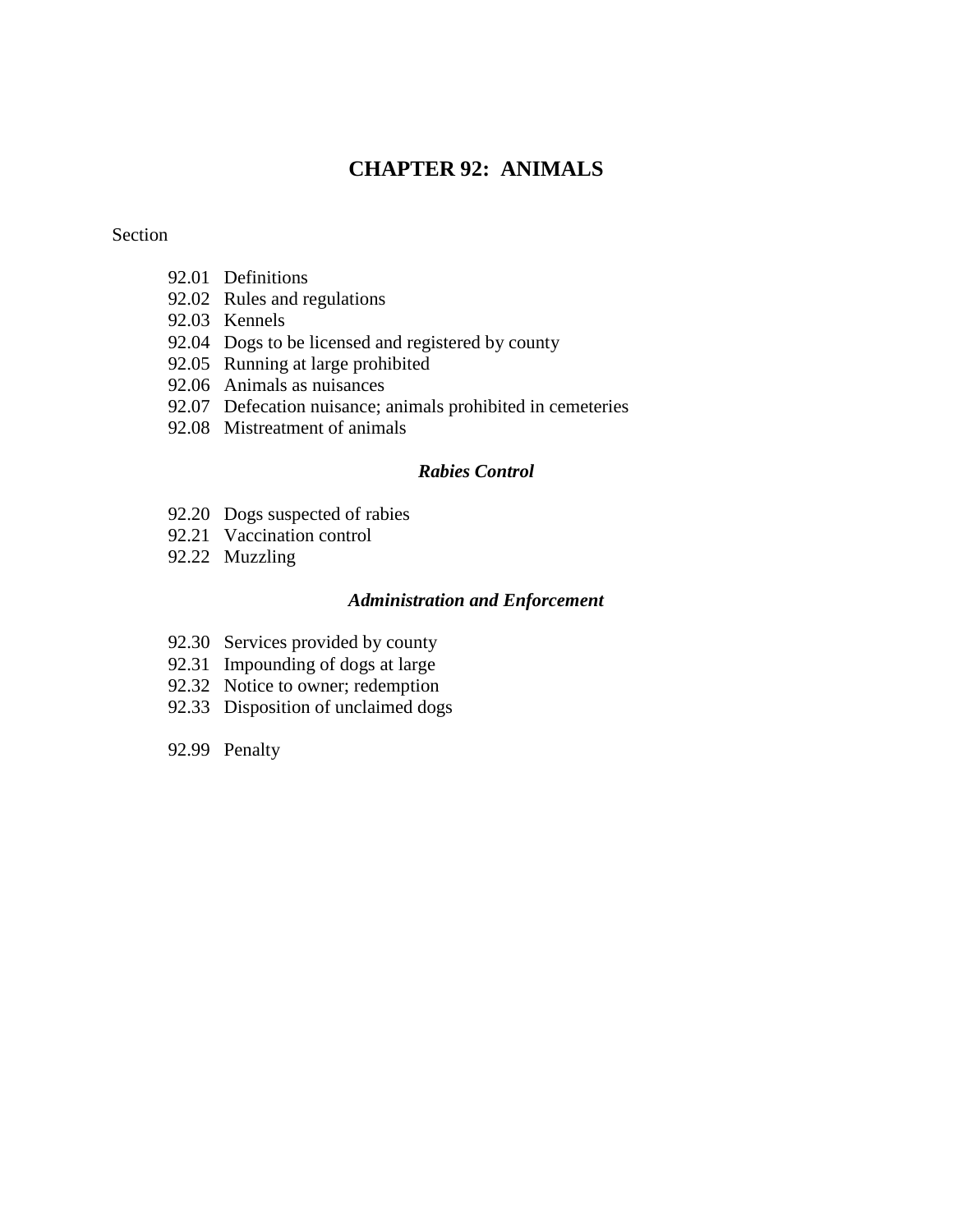## **§ 92.01 DEFINITIONS**

*ANIMAL.* Any living creature, domestic or wild.

*ANIMAL SHELTER.* Any premises designated by the Village Manager for the purpose of impounding and caring for animals held under authority of this chapter.

*GOOD ANIMAL CONTROL PRACTICE.* Courteous, rapid response to complaints with response time being dependent upon the priority and emergency character of the complaint compared with other calls dispatched simultaneously.

*KENNEL.* Any person, partnership, or corporation engaged in the business or act of breeding, buying, selling, or boarding of or care for dogs and cats or any other animals or pets.

*OWNER.* Any person, partnership, or corporation owning, keeping, or harboring animals.

*PERSON.* An individual, partnership, company, or corporation.

*PET SHOP.* Any person, partnership, or corporation engaged in the business of breeding, buying, selling, or boarding animals of any species.

*RESTRAINT.* An animal shall be deemed to be under restraint if on the premises of its owner or is accompanied by a responsible person and under that person's control.

*VETERINARY HOSPITAL.* Any establishment maintained and operated by a licensed veterinarian for the diagnosis and treatment of diseases and injuries in animals. (Ord. 92-10-1, passed 10-8-92; Am. Ord. 99-01-14-04, passed 1-14-99)

# **§ 92.02 RULES AND REGULATIONS**

No person shall, own, keep, harbor, or have custody of any animal over three months of age, within the Village except upon properties zoned "farming" or approved for such use by proper zoning amendment, special use, or other approval pursuant to the ordinances of the Village, except that this section shall not apply to the keeping of a combined total of three household domestic animals, commonly known as pets, such as cats, small cage-birds or aquatic and amphibian animals solely as pets, or to the registration of dogs as provided in § 92.04. (Ord. 92-10-1, passed 10-8-92; Am. Ord. 99-01-14-04, passed 1-14-99) Penalty, see § 92.99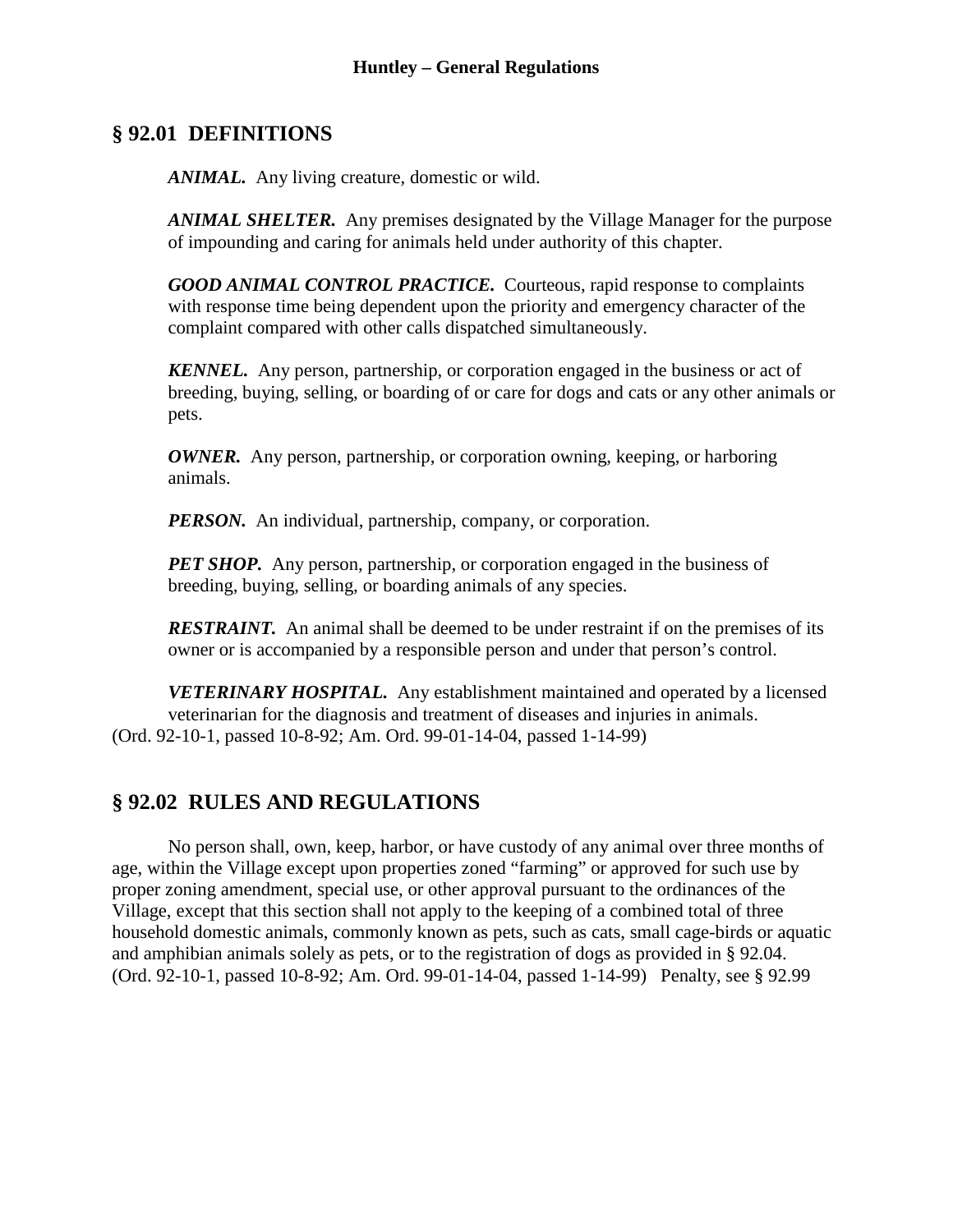#### **Animals**

### **§ 92.03 KENNELS**

Any premises or portion thereof on which more than three dogs, cats, or other household domestic animals over one year old are kept, or on which more than two such animals are maintained, boarded, bread, or cared for in return for remuneration or kept for the purpose of sale shall qualify as a kennel and shall comply with all zoning requirements regulating business districts. (Ord. 92-10-1, passed 10-8-92)

## **§ 92.04 DOGS TO BE LICENSED AND REGISTERED BY COUNTY**

All dogs, kept, harbored, or maintained by their owners within the Village shall be licensed and registered by the County of McHenry, the County of Kane, or the Village. (Ord. 92-10-1, passed 10-8-92) Penalty, see § 92.99

### **§ 92.05 RUNNING AT LARGE PROHIBITED**

It shall be unlawful for any person to permit any dog owned, controlled, or kept by him whether licensed or unlicensed, to run at large within the Village. Any dog found to be running at large is hereby declared a nuisance, and it shall be presumed that such dog is running at large with the permission of the owner, keeper, or person in control of such dog. (Ord. 92-10-1, passed 10-8-92) Penalty, see § 92.99

## **§ 92.06 ANIMALS AS NUISANCES**

(A) No owner shall fail to exercise proper care and control of his animals to prevent them from becoming a public nuisance.

(B) The following behaviors shall be deemed a nuisance:

- (1) Excessive, continuous, or untimely barking;
- (2) Molesting a passerby;
- (3) Chasing vehicles;
- (4) Habitually attacking other domestic animals; and

(5) Trespassing upon school grounds, or trespassing upon private property in such manner as to damage property.

(C) It shall be unlawful to permit any dog to be on the Village Cemetery of Village Park.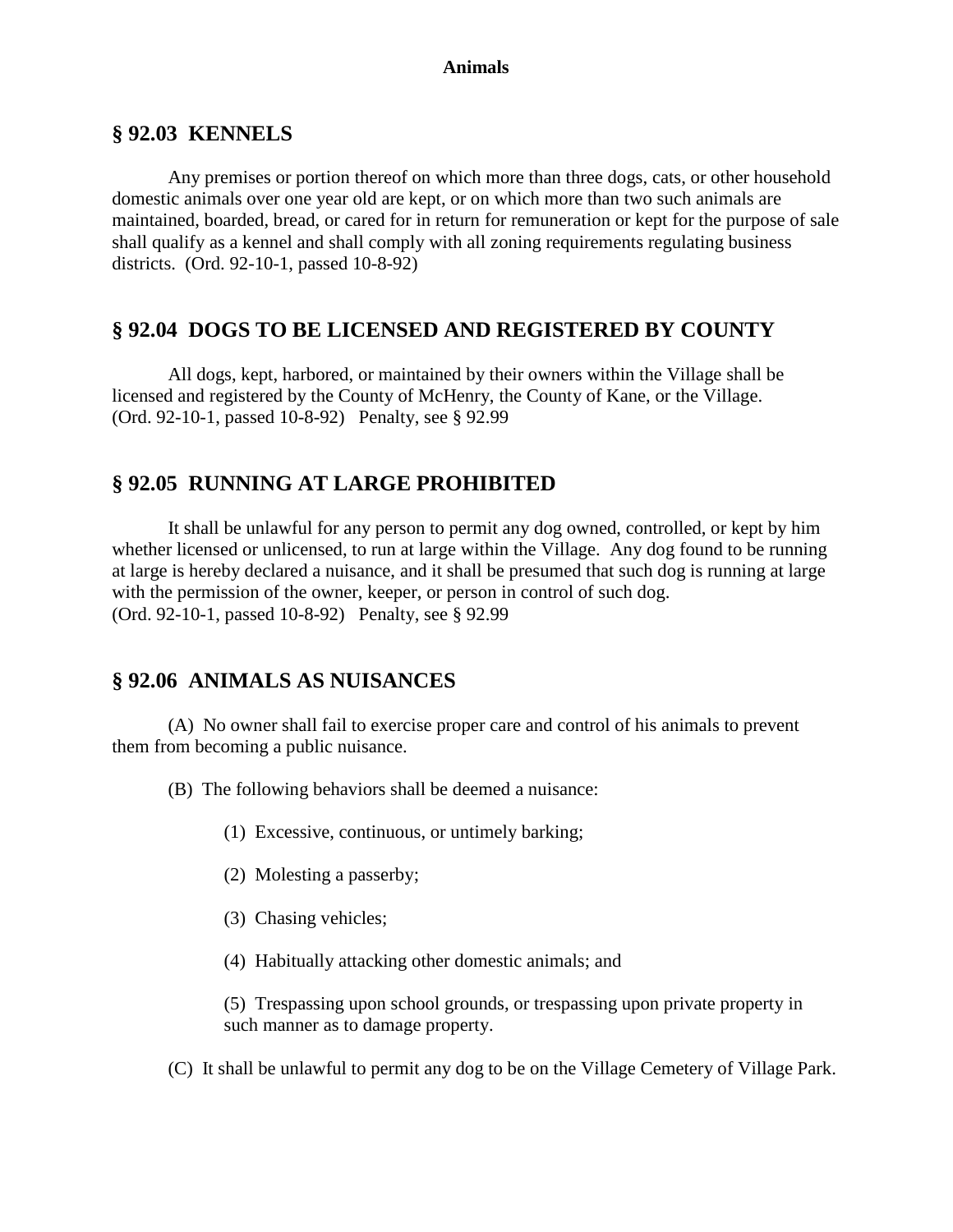#### **Huntley – General Regulations**

(D) A separate offense shall be deemed committed on each day during or on which a violation occurs or continues. (Ord. 92-10-1, passed 10-8-92) Penalty, see § 92.99

## **§ 92.07 DEFECATION NUISANCE; ANIMALS PROHIBITED IN CEMETERIES**

(A) Any owner or person having custody of any dog or any other animal shall not permit the dog or other animal to defecate on any school ground, public street, alley, sidewalk, park, or any other public grounds or on any private property within the Village other than the premises of the owner or person having custody of the dog or other animal, unless the defection is removed immediately by the owner or person having custody of the dog or other animal to a proper receptacle located on the property of the owner or the person having custody of the dog or other animal.

(B) Notwithstanding the provisions of division (A) of this section, no dog or other animal shall be permitted to be present in any cemetery or other comparable place or memorial located in the Village.

(Ord. 92-10-1, passed 10-8-92; Am. Ord. 95-06-22-01, passed 6-22-95) Penalty, see § 92.99

## **§ 92.08 MISTREATMENT OF ANIMALS**

(A) No owner shall fail to provide animals with sufficient good and wholesome food and water, proper shelter, and protection from the weather, veterinary care when needed to prevent suffering, and with humane care and treatment.

(B) No person shall beat, cruelly ill-treat, torment, overload, overwork, or otherwise abuse any animal, or cause or permit any dog fight, cock-fight, bullfight, or other combat between animals or between animals and humans.

(C) No owner of an animal shall abandon such animal.

(D) No person shall crop a dog's ears except when a licensed veterinarian issues a signed certificate that the operation is necessary for the dog's health or comfort and in no event shall any person except a licensed veterinarian perform such an operation. (Ord. 92-10-1, passed 10-8-92) Penalty, see § 92.99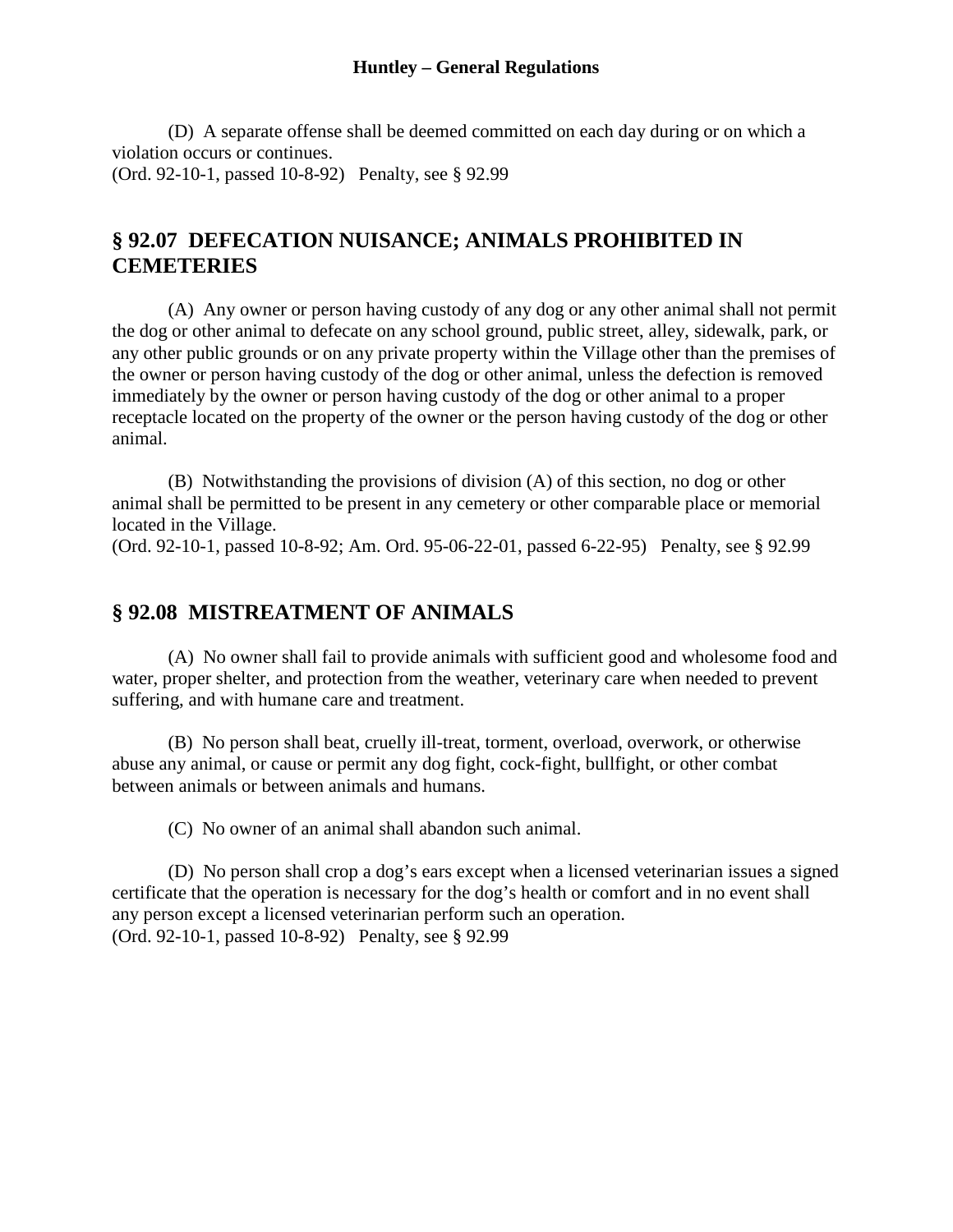#### **Animals**

### *RABIES CONTROL*

## **§ 92.20 DOGS SUSPECTED OF RABIES**

(A) If a dog is believed to have rabies or has been bitten by a dog suspected of having rabies, such dog shall be confined by a leash or chain on the owner's premises and shall be placed under the observation of a veterinarian at the expense of the owner for a period of two weeks. The owner shall notify the Police Chief of the fact that his dog has been exposed to rabies and at his discretion the Police Chief is empowered to have such dog removed from the owner's premises to a veterinary hospital and there placed under observation for a period of two weeks at the expense of the owner.

(B) No police officer or other person shall kill, or cause to be killed, any animal suspected of being rabid, except after the animal has been placed in quarantine and the diagnosis of rabies made by a licensed veterinarian. If a veterinarian diagnoses rabies in an animal in quarantined then the animal shall be humanely killed and the head of such animal sent to a laboratory for pathological examination and confirmation of the diagnosis. (Ord. 92-10-1, passed 10-8-92)

## **§ 92.21 VACCINATION REQUIRED**

It shall be unlawful for the owner of any dog to keep or maintain such dog unless it shall have been vaccinated by a licensed veterinary surgeon with anti-rabies vaccine within one year preceding the date on which such dog is kept, maintained, or allowed to run at large. (Ord. 92-10-1, passed 10-8-92) Penalty, see § 92.99

### **§ 92.22 MUZZLING**

(A) Whenever it becomes necessary to safeguard the public from the dangers of hydrophobia, the Village President, if he or she deems it necessary, shall issue a proclamation ordering every person owning or keeping a dog to confine it securely on his premises unless such dog shall have a muzzle of sufficient strength to prevent its biting any person.

(B) Any unmuzzled dog running at large during the time of the proclamation shall be seized and impounded, unless noticeably infected with rabies. All dogs so noticeably infected with rabies and displaying vicious propensities shall be killed by a veterinarian, without notice to the owner.

(C) Dogs impounded during the first two days of such proclamation shall, if claimed within five days, be released to the owner, unless infected by rabies, upon payment of the impounding charges provided for in § 92.07. If unclaimed after that period, such dog may be summarily destroyed.

(Ord. 92-10-1, passed 10-8-92)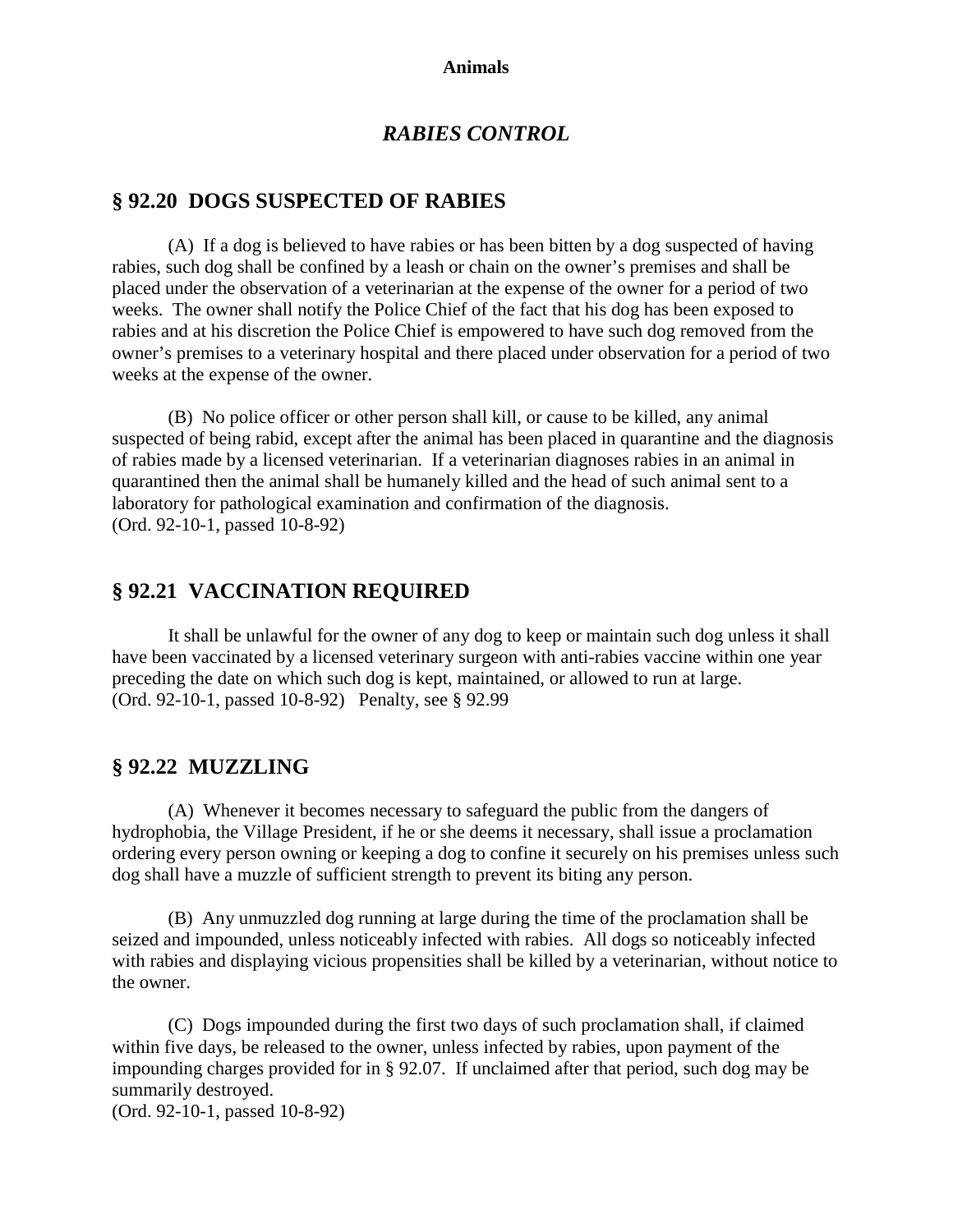## *ADMINISTRATION AND ENFORCEMENT*

## **§ 92.30 SERVICES PROVIDED BY MCHENRY AND KANE COUNTY**

(A) The following animal control services shall be provided by the County of McHenry or Kane for the Village pursuant to an agreement:

(1) Animal patrol by automobile for a minimum number of 30 hours per week.

(2) The County Animal Control Officer shall answer all calls regarding animal control made by the residents of the Village as soon as possible, considering the circumstances when received and the other obligations of the Animal Control Officer. Routine animal complaint calls shall not be answered after 9:00 p.m. Emergency calls shall be answered at any time.

(3) All animal complaints or animal control complaints will be answered by the county.

(4) All animal control measures, including but not limited to tranquilization, live traps, and other means for apprehending stray animals shall be operated by the Health Department within the Village.

(5) The county shall provide all animal bite investigations and other necessary animal control within the corporate limits of the Village.

(6) The enforcement of all animal control violations including the issuance of "notices of appear," warrants or arrest, or the filing of criminal complaints, shall be processed by the county.

(7) All animal complaint calls shall be made to the McHenry or Kane County Animal Control Center or the McHenry or Kane County Sheriff Department and shall be relayed to the department and the County Animal Control Officer on duty.

(8) All animal complaints shall be serviced by the Animal Control Officer at times determined by him and considered in his opinion to be most efficient and most consistent with good animal control practice for the entire county.

(9) Emergency calls shall include, but not be limited to, calls relating to animal bites, calls relating to suspected rabid animals, and calls concerning animals deemed dangerous to the public health for any reason.

(10) The county shall pay and defray all costs for impoundment or confinement of strays, all known biters and all other animals seized or controlled by it, regardless of where said animals are seized or taken.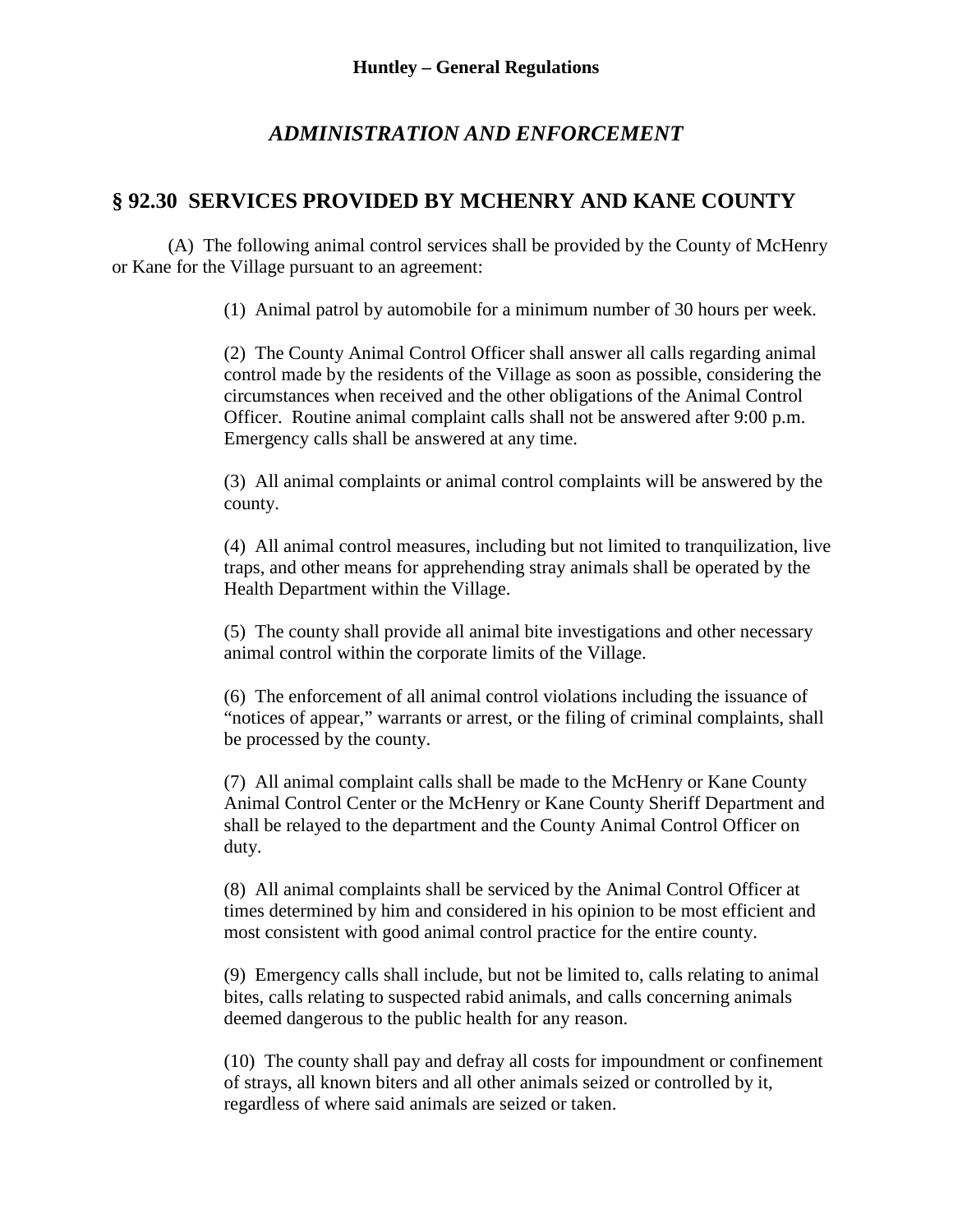#### **Animals**

(11) The county shall provide the Village authorities with semiannual reports of all complaints received from the Village residents. The report shall include date and time complaint was received, response time and nature of the complaint.

(12) During the term of this agreement, the Village may, at its own discretion, engage in the practice of registering, licensing, or otherwise regulating dogs within the Village limits.

(Ord. 92-10-1, passed 10-8-92)

## **§ 92.31 IMPOUNDING DOGS AT LARGE**

(A) It shall be the duty of every police officer to apprehend any dog found running at large contrary to the provisions of § 92.05 and to impound such in the Village pound or other suitable place. The veterinarian upon receiving any dog shall make a complete registry, entering the breed, color, and sex of such dog and whether licensed. If licensed, he shall enter the name and address of the owner and the number of the license tag. Licensed dogs shall be separated form unlicensed dogs.

(B) Notwithstanding the provisions of division (A), if an animal is found at large and its owner can be identified and located, such animal need not be impounded but may, instead, be taken to the owner.

(Ord. 92-10-1, passed 10-8-92)

### **§ 92.32 NOTICE TO OWNER; REDEMPTION**

Not later than two days after the impounding of any dog the owner shall be notified. The owner of any dog so impounded may reclaim such dog upon payment of the license fee, if unpaid, and of all costs and charges incurred by the Village for impounding and maintenance of the dog.

(Ord. 92-10-1, passed 10-8-92)

### **§ 92.33 DISPOSITION OF UNCLAIMED OR INFECTED DOGS**

It shall be the duty of the veterinarian to keep all dogs so impounded for a period of ten days. If at the expiration of six days form the date of notice to the owner or the posting of notice such dog shall not have been redeemed, it may be destroyed or otherwise disposed of. Any unlicensed dog required by law to be licensed, or any dog which appears to be suffering from rabies or affected with hydrophobia, mange, or other infectious or dangerous disease shall not be released but may be forthwith destroyed.

(Ord. 92-10-1, passed 10-8-92)